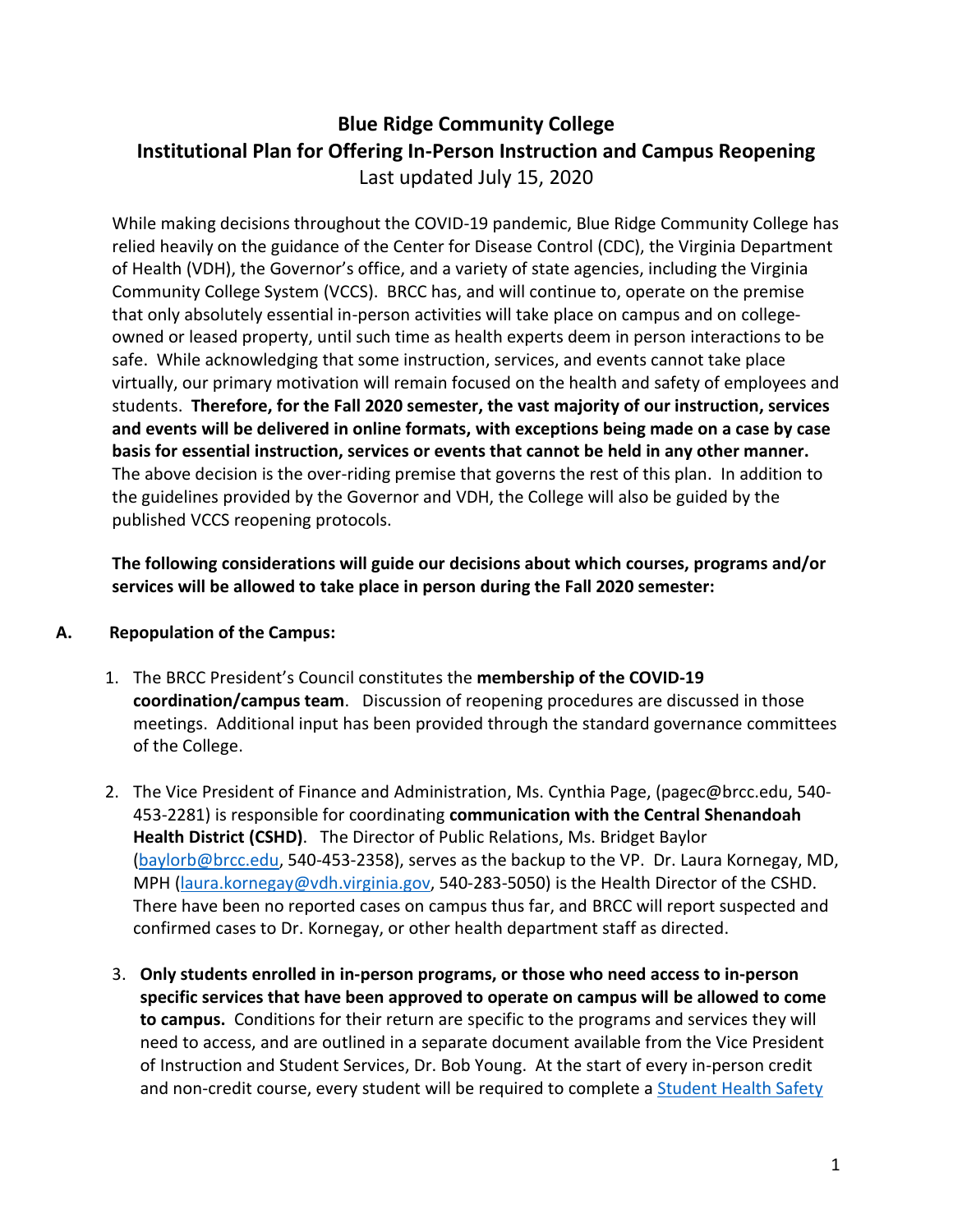[Agreement.](https://www.brcc.edu/Assets/uploads/files/student-health-safety-agreement.pdf) Students accessing in-person services will also complete the form. In addition, an online self-screening questionnaire will be administered before the beginning of each class session. Students who report symptoms or contact with an individual who has been tested positive for COVID-19 will be asked to leave campus and self-isolate for the recommended period of time indicated in the [Student Health Safety Agreement.](https://www.brcc.edu/Assets/uploads/files/student-health-safety-agreement.pdf) To the extent possible, faculty will provide alternate instruction while the student is in isolation.

4. **Training of Students**: The education and training of our students about COVID-19 will take place via a training module in our CANVAS Learning Management System (LMS). Each credit BRCC Student has access to the LMS, and students will be assigned the training during the first class of every course. Non-credit students will be taught similar content during their first on campus meeting. Campus signage will also direct students to appropriate hand washing, the wearing of face masks, and social distancing protocols.

#### 5. **Physical Distancing**:

- a. **In classrooms**: Physical distancing is course and service specific and outlined in each faculty-developed in-person teaching plan approved by the Vice President. Each approved plan contains protocols based on the guidance provided in the VCCS "*Safe Reopening of Instructional Spaces*" document.
- b. **Social distancing considerations outside the classroom:** Students and employees are discouraged from congregating and socializing while on campus. All are encouraged to leave campus promptly when not engaged in a course-relate or workrelated activity. The campus library, recreation center and bookstore will be closed, which will limit campus visitors. Visitors will be required to wear a facemask when on campus as per the Governor's directive. Signage with this information is posted on building doors. Most extracurricular activities will take place online, with very minimal exceptions made under the authority of the Vice Presidents and reported to the President. Campus dining facilities are closed through the fall semester. At all times, guidance from the Governor, VDH and VCCS governs any in-person activities that may be allowed.
- c. **Shared spaces**: Occupancy is consistent with the Governor's Executive Orders, VDH and VCCS guidance in place. Social distancing is enforced in all shared space areas that are allowed to open. In student study areas, selected seating areas are taped off to enforce students sitting six feet apart. Likewise, student study spaces are taped off or closed to enforce social distancing. Generous amounts of signage direct people to social distancing, face mask requirements and hand washing protocols. Elevator usage is restricted to one person at a time. The Recreation Center, library and cafeteria are closed and will reopen only when the Governor's Executive Orders, and VDH guidance allow.
- d. **Limitations on gatherings**: Gatherings will not be permitted without the express written permission of one of the Vice Presidents. The President will make the overall determination when any gatherings will be permitted. When such gatherings are eventually permitted, they will be consistent with the Governor's Executive Orders, VDH and VCCS guidance in place at the time.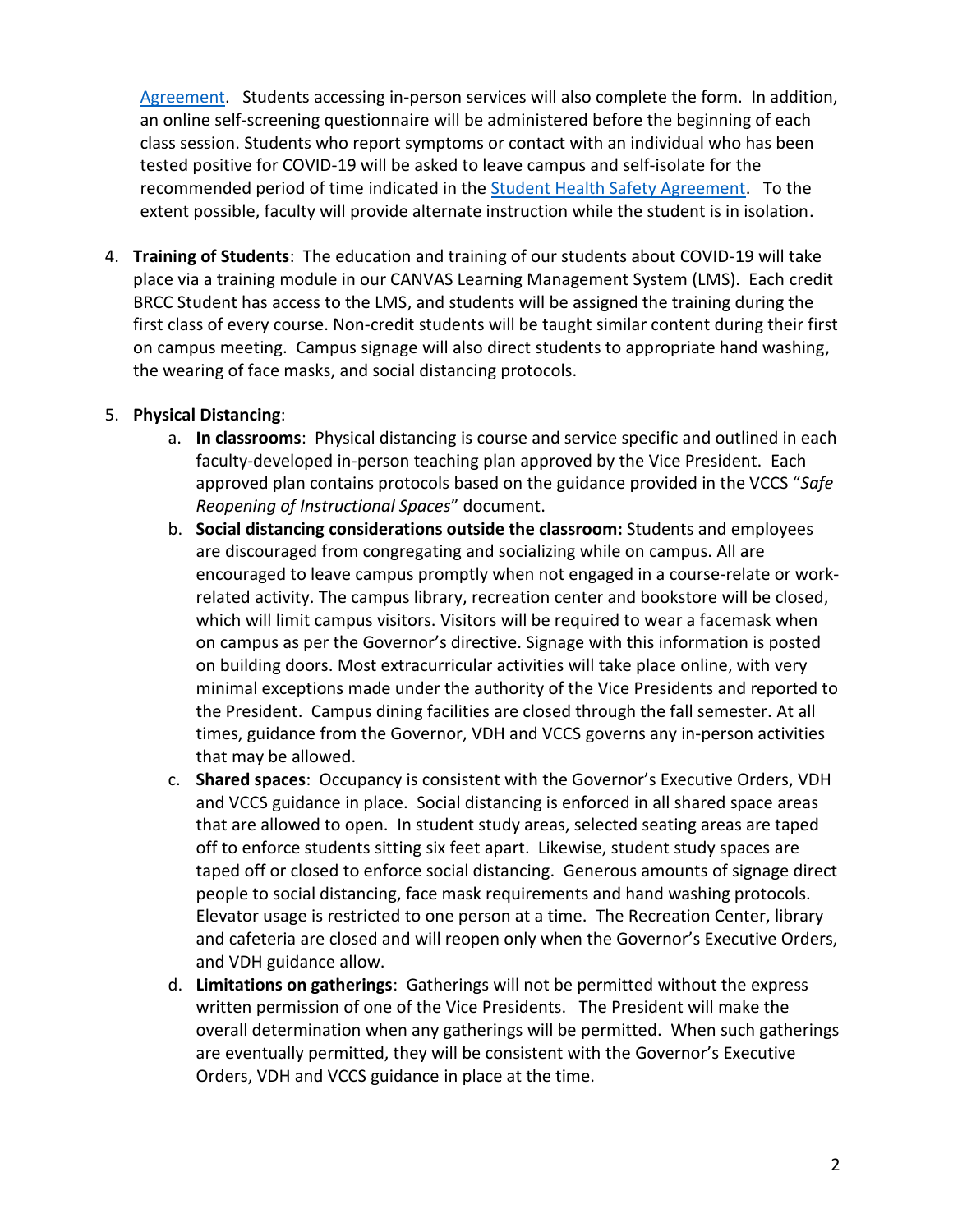e. **Food/Dining Areas**: All dining areas are closed through the fall semester. Reopening after that will depend upon the guidance in place at that time. BRCC does not offer any meal plans to students.

## 6. **Hygiene Practices and cleaning/disinfecting protocols**:

- a. **Cleaning and disinfecting protocols**: Since most instruction is taking place on-line, only limited instructional areas are in use during the fall semester. Contracted custodial personnel clean frequently used surfaces (e.g. doorknobs and restrooms) once during the day and once overnight. Custodial staff also clean classrooms and common areas each night. The college maintains supplies of hand sanitizer and disinfectant wipes and has them available in locations where in-person instruction is taking place. Hand sanitizers and disinfectant wipes are also available for use by employees and students in offices and hallways. The employees and students using on campus classrooms and labs will be provided with disinfectant wipes to clean surfaces after use. Trash cans are available in every room and in hallways throughout the campus.
- b. **Hand sanitizer and hand washing stations**: Each restroom has signage describing appropriate hand washing techniques. Hand sanitizer stations are located in every building throughout campus, and are checked frequently to ensure supplies are sufficient. Faculty and staff are also provided with hand sanitizer and disinfectant wipes to clean office surfaces.
- c. **Minimize shared objects and ensure adequate supplies to minimize sharing to the extent possible (e.g. dedicated student supplies, lab equipment, computers, etc.):** On campus, in-person, instruction will be limited to those courses or portions of courses that cannot be taught online. In those few courses, students and faculty will clean and sanitize lab equipment or hand tools after each use. The College will provide cleaning and disinfecting supplies.
- 7. **Housing**: Not Applicable. Blue Ridge Community College does not provide campus housing.

## 8. **Consideration of Vulnerable Individuals**:

- a. The majority of students will be taking online classes. If a vulnerable student is in a program where in-person instruction is required, then the student will choose whether to continue in the program with the associated risks, or to defer their enrollment to a later semester. The majority of BRCC employees will be teleworking during the fall semester. If the physical presence of a vulnerable employee is deemed to be essential, the impacted employee may choose to be assigned other duties or take appropriate leave.
- b. **Flexible sick leave policies** will remain in effect until DHRM guidance advises otherwise. Employees who are sick will be encouraged to stay home.
- c. **Return after COVID-19**:
	- i. **Students**: If a student has symptoms of COVID-19, or has been exposed to someone with COVID-19, they will follow the guidance outlined in the BRCC [Student Health](https://www.brcc.edu/Assets/uploads/files/student-health-safety-agreement.pdf)  [Safety Agreement.](https://www.brcc.edu/Assets/uploads/files/student-health-safety-agreement.pdf)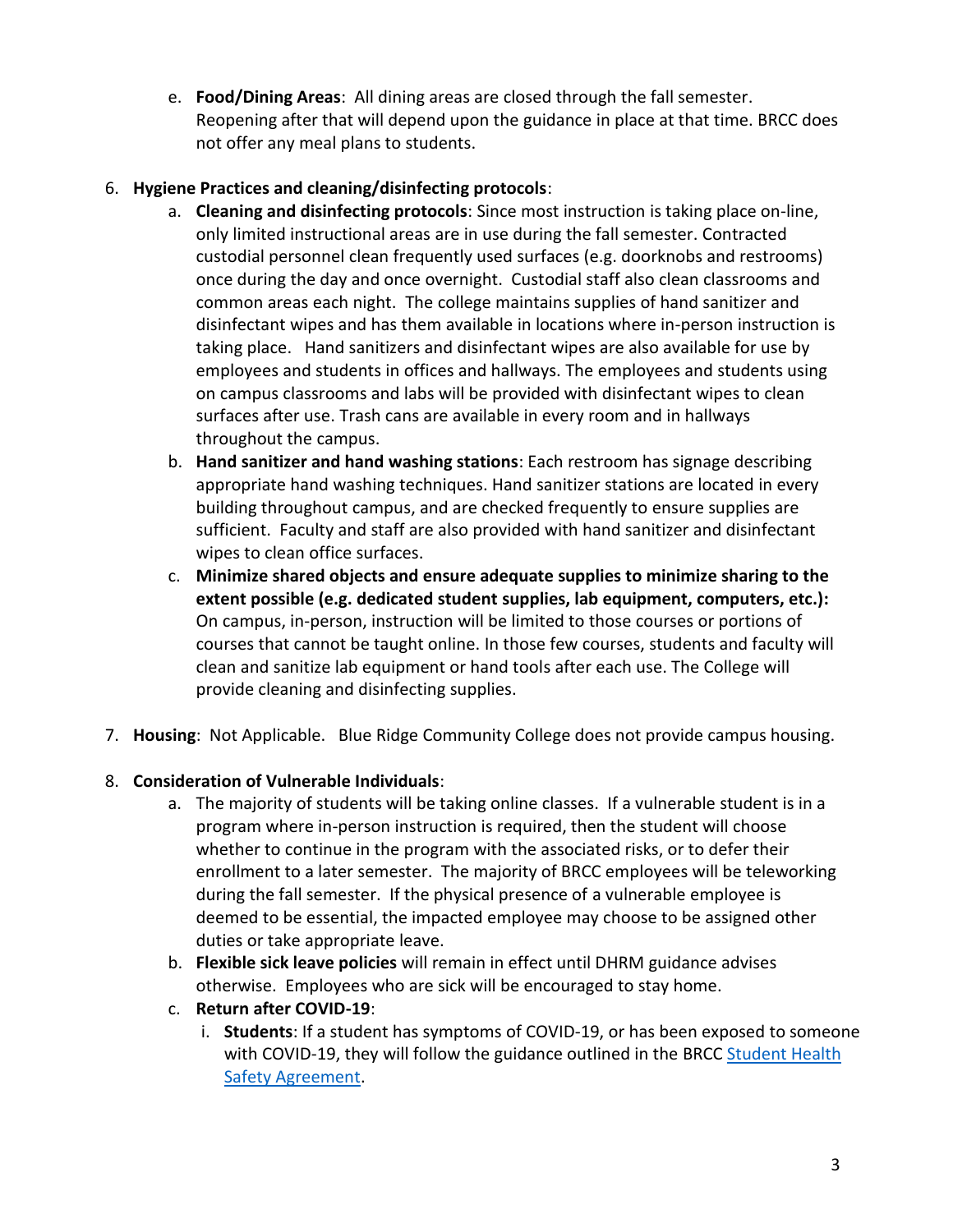- ii. **Employees:** All employees will complete the [Employee Health Agreement.](https://www.brcc.edu/Assets/uploads/files/employee-health-agreement.pdf) Consistent with CDC guidelines, if an employee has symptoms of COVID-19, they will be allowed to return to work when:
	- There has been at least 3 days with no fever, AND
	- Symptoms are resolved, AND
	- There has been 10 days since symptoms first appeared.

If the employee chooses to have a COVID-19 test and share it with the College, they may return immediately if and when the test shows a negative result.

If an employee tested positive for COVID-19 but had no symptoms, they may be allowed to return to work when:

- There has been 14 days since they were tested, OR
- When they have had 2 negative tests in a row, at least 24 hours apart and they are willing to report the results to the College.

If an employee becomes aware that they have been in close contact with someone with COVID-19, they will be expected to stay home for 14 days after exposure.

No employee will be required to provide a COVID-19 test result or healthcare provider note to validate their illness, qualify for appropriate sick leave, and/or return to work, provided they follow the established return-to-work guidance.

## 9. **International student considerations**:

- a. BRCC anticipates **4-6 international students** in the fall 2020 semester.
- **b. Guidance:**
	- i. BRCC adheres to the guidance from the Student and Exchange Visitor Program (SEVP), which is a unit within the U.S. Department of Homeland Security that oversees the F-1 international student visa program. Due to the rapidly evolving situation with COVID-19, SEVP issued guidance to universities that allows for increased flexibility to ensure international students can continue their academic progress. Colleges can implement temporary adjustments such as moving to online instruction without negatively impacting the immigration status of enrolled international students.
	- ii. The current guidance from SEVP allows for flexibility until the end of the summer sessions. We are waiting for further guidance about fall 2020 to determine enrollment options for international students and implications for F-1 students' immigration status.

## **c. COVID-19 Travel health risks.**

- i. Currently, travel restrictions and entry screening apply only to travelers arriving from some countries or regions with widespread ongoing spread of COVID-19.
- ii. Students may be screened when they arrive in the United States. After arrival, students should stay at home and avoid contact with others. Students should not go to school for 14 days and should monitor health during that time.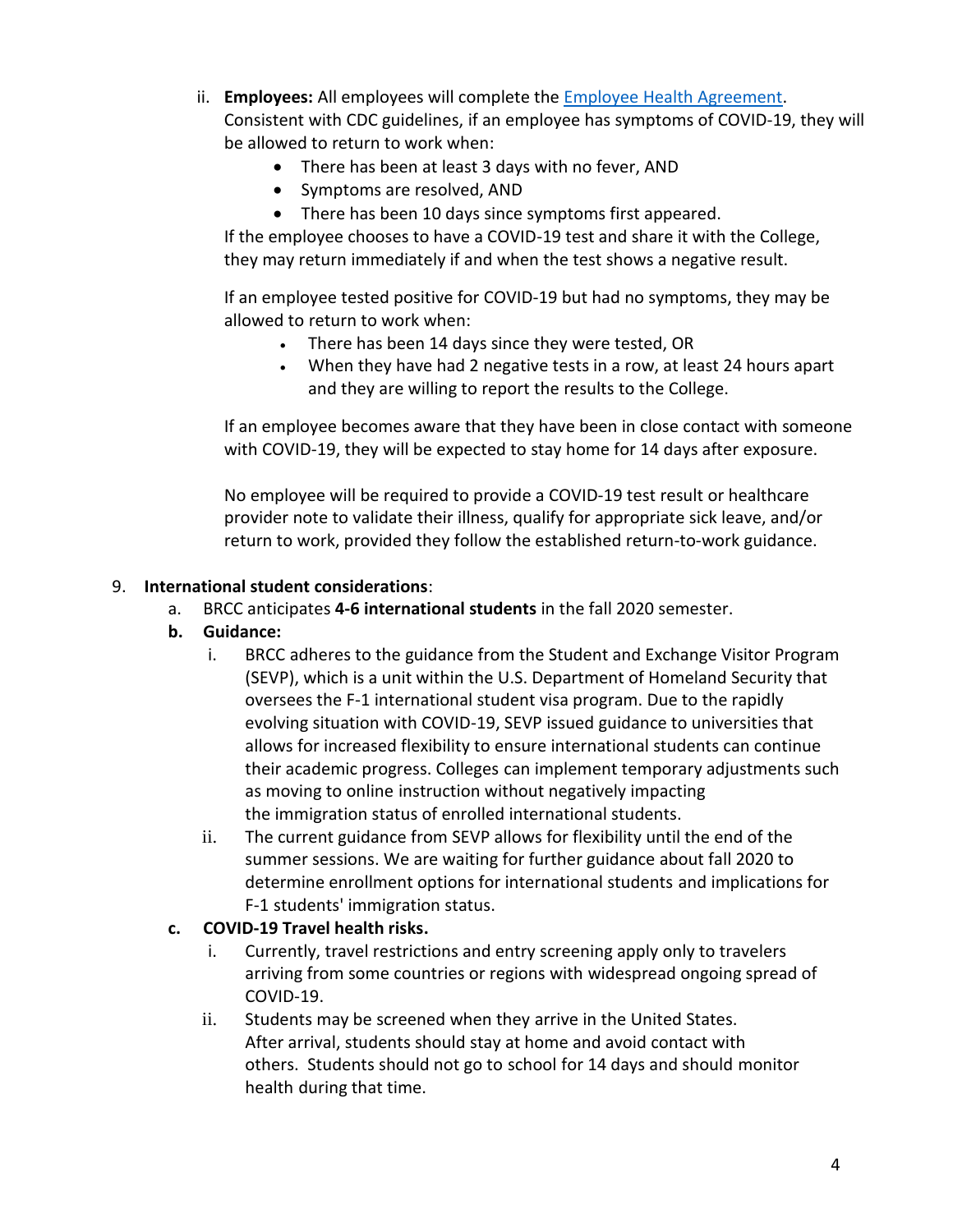- 10. **Communications with local community, health systems, and other stakeholders**: The College communicates directly with the Central Shenandoah Health District and local health care facilities on COVID-19 related issues. Communication with students, employees, boards, and the external community are done by updating the [BRCC COVID-19 website](https://www.brcc.edu/brcc/news/coronavirus.html) (https://www.brcc.edu/brcc/news/coronavirus.html). In addition, the College sends emails, provides updates on official social media pages, and holds Zoom meetings with employees and students. The BRCC emergency notification system is employed if circumstances warrant.
- 11. **Face coverings**: Most instruction will take place on-line for the Fall 2020 semester. BRCC will provide cloth face masks to all employees required to work on campus. Employees will be directed on proper use and maintenance of cloth face masks. Students will be directed to obtain their own face covering and to wear them when they are on campus. Disposable masks will be available for student use if they did not bring their own mask to campus. BRCC will follow the guidance of VCCS, DHRM, VDH and CDC regarding actions to follow if students or employees refuse to wear face coverings.
- 12. **Student Health Services**: Not applicable. BRCC does not provide any campus health services, and students will be directed to call their local medical provider for additional services.
- 13. **Large Events**. No large events are permitted until such events are authorized by the Governor. If such events are authorized, appropriate social distancing protocols in place at the time will be followed.
- 14. **Communications Strategy**. Communication with students, employees, boards, and the external community are done by updating the [BRCC COVID-19](https://www.brcc.edu/brcc/news/coronavirus.html) website (https://www.brcc.edu/brcc/news/coronavirus.html), which is prominently linked from the BRCC home page. This web page includes health information and links to resources related to the COVID-19 pandemic, information about COVID-19 symptoms, the College's response to the pandemic, as well as changes in classes, campus activities, and student services. In addition, the College sends emails, provides updates on official social media pages, and holds Zoom meetings with employees and students. Signage is placed throughout campus with information about requirements for entry to buildings and contact information to acquire on-line services. The BRCC emergency notification system, which contacts students, employees and others via email and/or text will be employed in appropriate circumstances.
- 15. **Orientation and education**: Blue Ridge Community College will provide summer professional development opportunities for faculty and staff. In addition, orientation and education will take place for employees during the in-service professional development activities a week prior to classes starting. Student training, including anti-stigma training, will take place via a module in the CANVAS Learning Management System.

#### **B. Monitoring Health Conditions**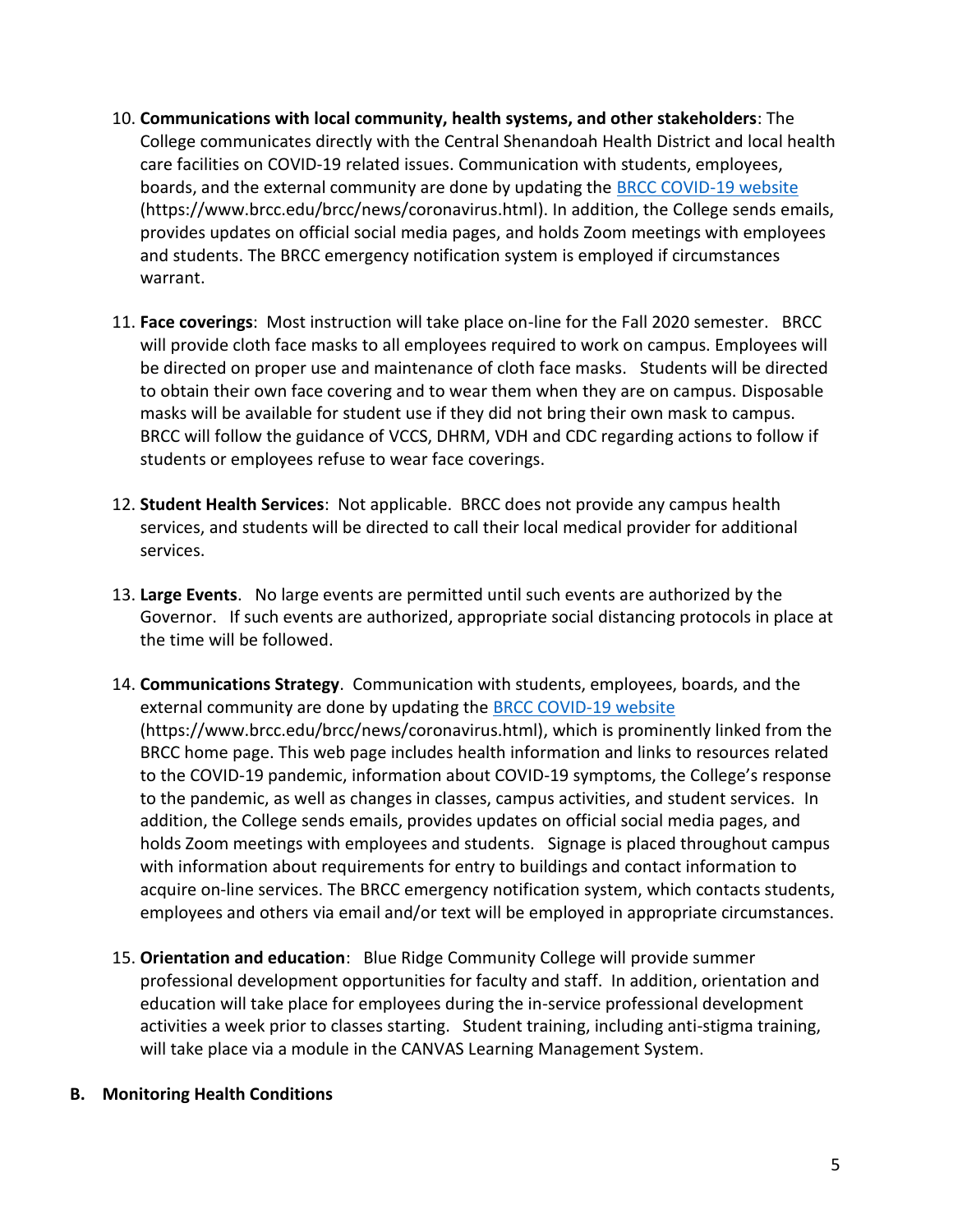1. **Screening questions**: At the start of every in-person credit and non-credit course, every student will be required to complete a **Student Health Safety Agreement**. Students accessing in-person services will also complete the form. In addition, an online selfscreening questionnaire will be administered before the beginning of each class session. Students who report symptoms or contact with an individual who has been tested positive for COVID-19 will be asked to leave campus and self-isolate for the recommended period of time indicated in the Student Health Safety Agreement. To the extent possible, faculty will provide alternate instruction while the student is in isolation.

Any employees who come to campus will also complete an online self-screening questionnaire before reporting to campus.

- 2. **Campus level disease surveillance**: BRCC does not provide health services to its students. Should any student or staff member who has recently been on campus contract COVID-19, the college will inform the local VDH office for support. In addition, cases impacting campus will be reported to the VCCS.
- 3. **Testing Strategy**: BRCC is not a residential college. It will follow [VDH guidance](https://www.vdh.virginia.gov/coronavirus/health-professionals/vdh-updated-guidanceon-testing-for-covid-19/) (https://www.vdh.virginia.gov/coronavirus/health-professionals/vdh-updated-guidanceontesting-for-covid-19/) and will contact VDH to determine the need for testing students or employees. The college will coordinate any necessary communications to students and employees with the VDH. If students or employees request information about COVID-19 testing, the college will direct them to the [VDH testing site locator](https://www.vdh.virginia.gov/coronavirus/covid-19-testing/covid-19-testing-sites) at https://www.vdh.virginia.gov/coronavirus/covid-19-testing/covid-19-testing-sites so they may find a testing site close to them.

## **C. Containment to Prevent Spread**

- 1. **Partnership with VDH for contact tracing**: BRCC will participate with the department of health to provide contract tracing information to the fullest extent possible. The Vice President for Finance and Administration, Ms. Cynthia Page, [\(pagec@brcc.edu,](mailto:pagec@brcc.edu) 540-453- 2281) will coordinate with the VDH for contact tracing.
- 2. **Quarantining and isolation**: The campus does not have dormitories or a health center, and therefore, no safe location where a student or employee may quarantine. Students and employees must find a suitable off campus location to quarantine themselves. Students are directed to quarantine if they report they have been exposed to someone with COVID-19, have traveled to an area with high incidence of COVID-19, or are diagnosed with COVID-19. Employees will follow the same protocols. Students and employees are directed not to return to campus until they have completed 14 days of quarantine, or a doctor/health professional verifies they are recovered, or if they choose to have a COVID-19 test which reports a negative result and they share this report with the College. The College reports any cases of employees and/or students to the local health department to follow any additional guidance.
- 3. **Campus outbreak management**: As students and employees are allowed on campus, they will be encouraged to restrict movement only to locations necessary for them to access inperson course or service. Students and employees will be discouraged from congregating and